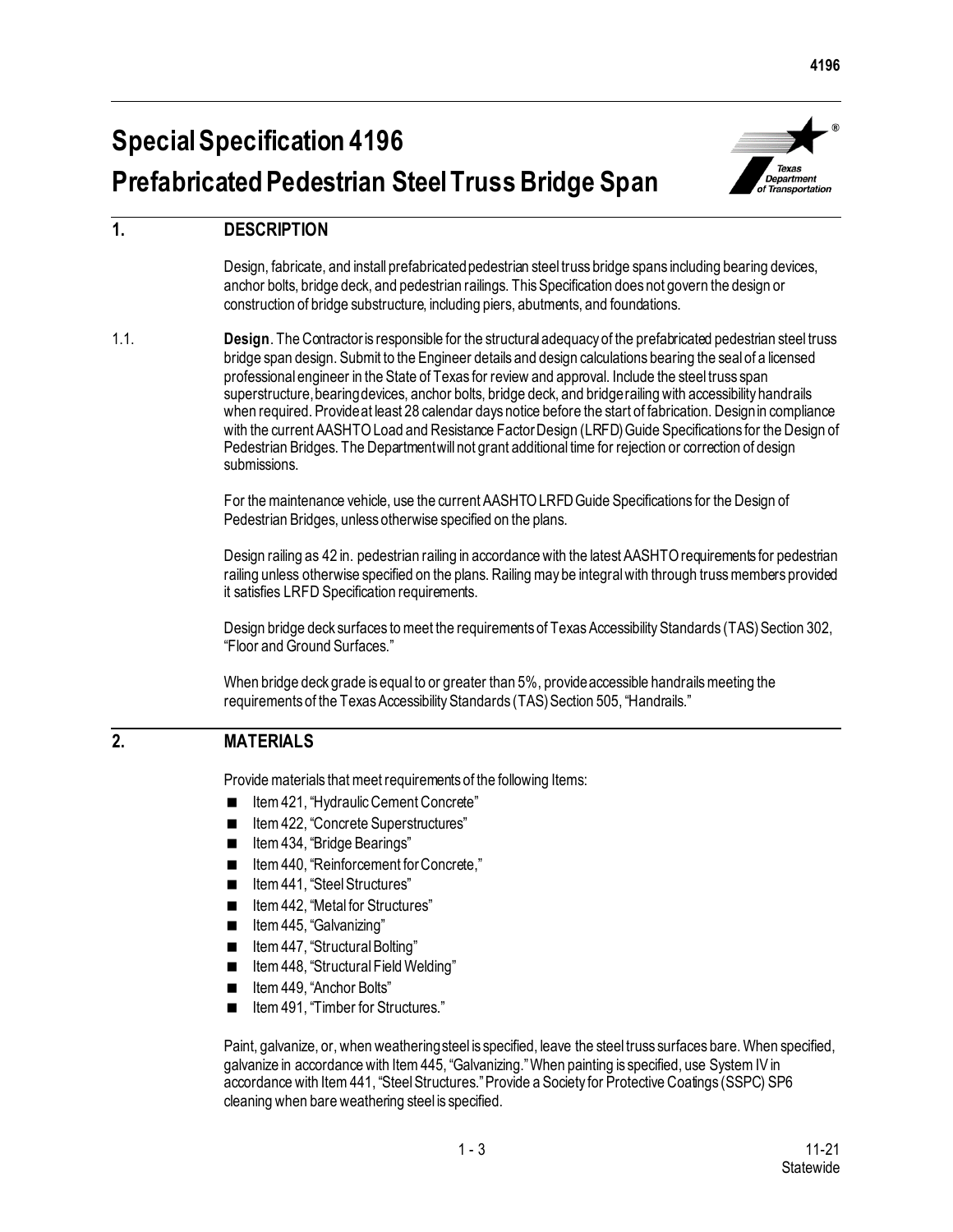- 2.1. **Fabrication**. Fabricate the trusses, bearing devices, and other permanent metal components for the steel truss span in accordance with Item441, "Steel Structures."
- 2.2. **Certifications**. Fabrication plants that produce prefabricated pedestrian steel truss bridge spans must maintain a current American Institute of Steel Construction (AISC) certification for Intermediate Steel Bridges (IBR).

Coating applicators performing painting on prefabricated pedestrian steel truss bridge spans must maintain a current AISC Sophisticated Coatings Endorsement or SSPC QP3 certification.

- 2.3. **Shop Drawings.** Prepare and submit detailed shop drawings and design calculations for the steel truss span, bearing devices, bridge deck, deck joints, bridge railings, and accessibility handrails. Submit shop drawings and design calculations to the Engineer for review and approval following the Department's Guide to Electronic Shop Drawing Submittal process available on the Bridge Division website. Give the Engineer at least 28 calendar days to review and approve each shop drawing submittal. Include unique drawings that illustrate specific portions of the work to be performed. Clearly show all relevant design information such as member sizes and connections.
- 2.4. **Nondestructive Testing (NDT).** Perform all NDT in accordance with Item 441, "Steel Structures"and as indicated below.
	- Visually inspect all welds in accordance with Visual Inspection Acceptance Criteria for tubular structures in American Welding Society (AWS) D1.1 Structural Welding Code.
	- Magnetic Particle Testing (MT) 10% of all fillet and partial joint penetration groove welds located throughout the structure in accordance with Visual Inspection Acceptance Criteria for tubular structures in AWS D1.1.
	- When complete joint penetration groove welds are permitted on chords or other members, perform 100% Ultrasonic Testing (UT) in accordance with UT requirements for tubular structures in AWS D1.1.

Hands-on testing of NDT technicians and periodic audits referenced in Item 441, "Steel Structures"are not required.

### **3. CONSTRUCTION**

Verify all dimensions of the steel truss span with the manufacturer beforeconstruction of the substructure and foundation. Provide bolted connections at field splices in accordance with Item 447, "Structural Bolting." Field welding of secondary members will be allowed in accordance with Item 448, "Structural Field Welding."

Erect the bridge and construct the deck in accordance with the following Items:

- Item 422, "Concrete Superstructures"
- Item 441, "Steel Structures"
- Item 491, "Timber for Structures."

Construct bridge deck surfaces that meet the requirements of TAS Section 302, "Floor and Ground Surfaces."

#### **4. MEASUREMENT**

This Item will be measured by each pedestrian truss bridge span in the completed and accepted final position.